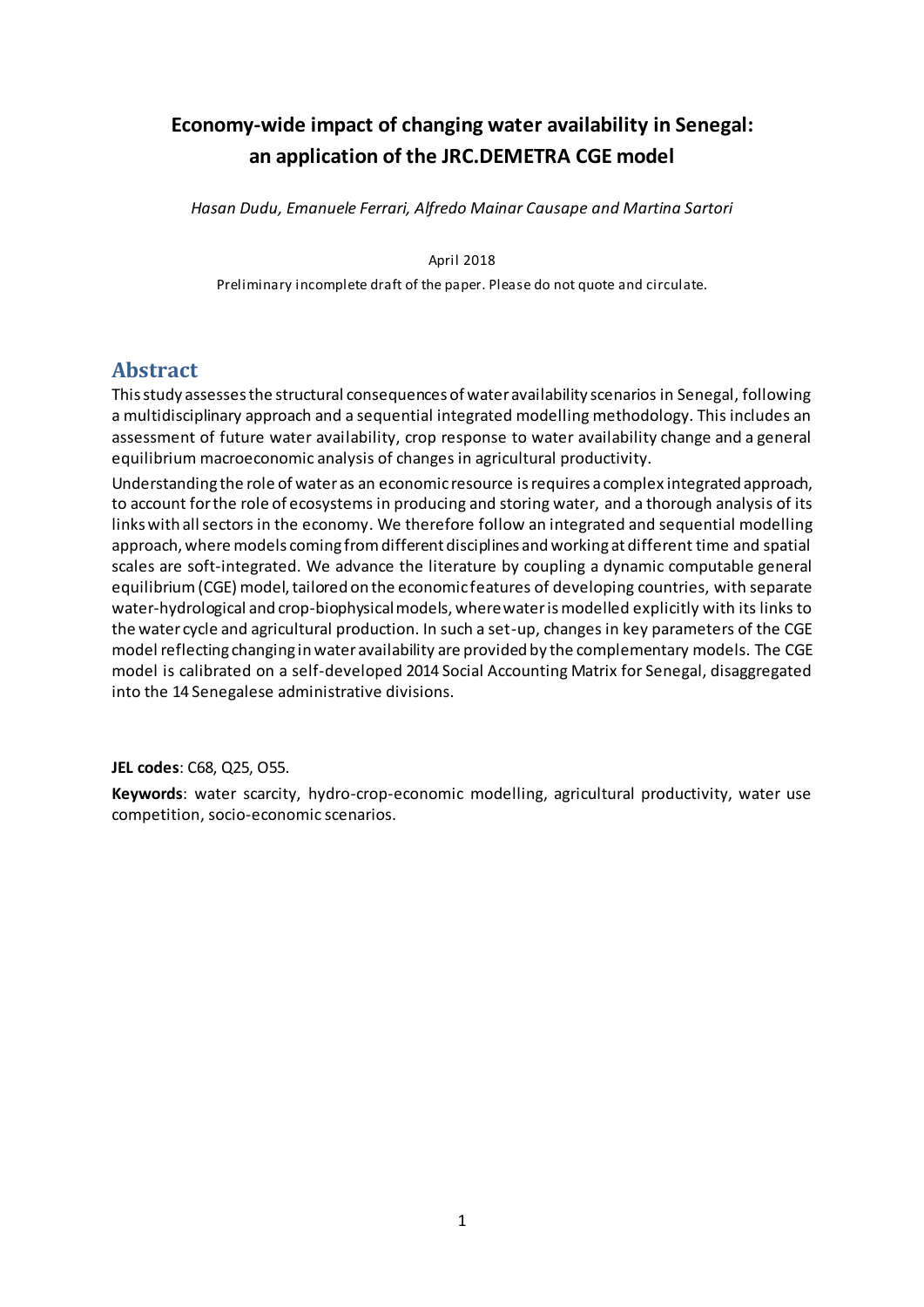## **1. Introduction**

 $\overline{a}$ 

Water is crucial for human life, for the provision of essential ecosystem services and for many economic activities. Water is also a scarce good, unevenly distributed across space. Its availability is often season-dependent and highly vulnerable to future climate change (IPCC, 2014).

Agriculture is by far the biggest global user of freshwater resources and consequently highly vulnerable to climate change as well. In most developing countries, the agricultural sector provides the main livelihood and employment for most of the population and contributes considerably to national GDP. Therefore, possible reductions in agricultural production caused by climate change in the near future could seriously weaken food security and worsen the livelihood conditions for the rural poor (REF).

Senegal is among the developing countriesthat may be affected by changing water availability. This country heavily relies on water resources provided by four large transnational hydrological systems, of which the Senegal river basin is the largest. Currently, the country is not suffering a condition of water stress, as only 8% of total available water resources are withdrawn for economic uses (World Bank Statistic, 2018). However, the situation may worsen in the near feature as climate change is expected to negatively affect the availability of water resources and runoff in the coastal countries of West Africa (IPCC, 2014). A steadily decline in annual precipitations has been observed since the end of the 1960s and the average temperature are expected to increase by about 1°C by 2030 under the RCP4.5 scenario (Kriegler et al., 2012), affecting crop evapotranspiration. Droughts have become more frequent since 1950 and rainfall per rainy day is expected to decrease in the near future, as well as land suitable for cropping. Under this scenario, the Senegalese agricultural production is put at risk as rain-fed agriculture represents about 80% of total production.

A second reason of concern comes from the demand side. Currently, agriculture in Senegal is responsible for 93% of total water withdrawals. Agriculture is an important sector of the economy, contributing to a substantial share of the GDP (17.5%) and employing one third of total labor.<sup>1</sup> Understanding to what extent water resources availability may constitute a bottleneck to economic growth is therefore crucial, for a country whose well-being relies heavily on rain-fed and irrigated agriculture (Roson and Damania, 2017). The remaining 7% is withdrawn by the industry and for domestic uses. Fast industrialization, economic growth, increasing population and changing dietary habits will increase the competition on the use of water among sectors, challenging the capacity of water resources to ensure future food security (Oyebande and Odunuga, 2010). For example, under the SSP2 "Middle of the Road" scenario (Kriegler et al., 2012; KC and Lutz, 2014; O'Neill et al., 2017), GDP and population are expected to grow by about 160% and 50% with respect to the 2010 levels.

The aim of this research is assessing the structural economic consequences of changing water availability in Senegal, with a focus on the agricultural sector, under uncertain climate change and socio-economic scenarios as described in the Representative Concentration Pathways (RCPs) and Share Socio Economic Pathway (SPPs), at the year 2030. In such a context, evaluating the effects of changing water availability for the different economic sectors requires a complex modelling approach, where separate models are integrated, possibly under shared and common assumptions. Indeed, the modelling framework must capture both the economic processes at play and the biophysical condition of the water and crop systems. Further, the representation of water in many economic models is often "stylized", given the absence of water markets in most countries (Robinson and Gueneau, 2013). Since there is often no economic transaction, water use is not commonly reported in the national economic accounts, which hampers the analysis of water resources with economic models (Calzadilla et al. 2013).

<sup>&</sup>lt;sup>1</sup> For the other countries located in the Senegal river basin the agricultural sector is even more important, contributing to 20.2% (Guinea), 27.4% (Mauritania) and 42.1% (Mali) of total GDP. Sou[rce: https://data.worldban](https://data.worldbank.org/)k.org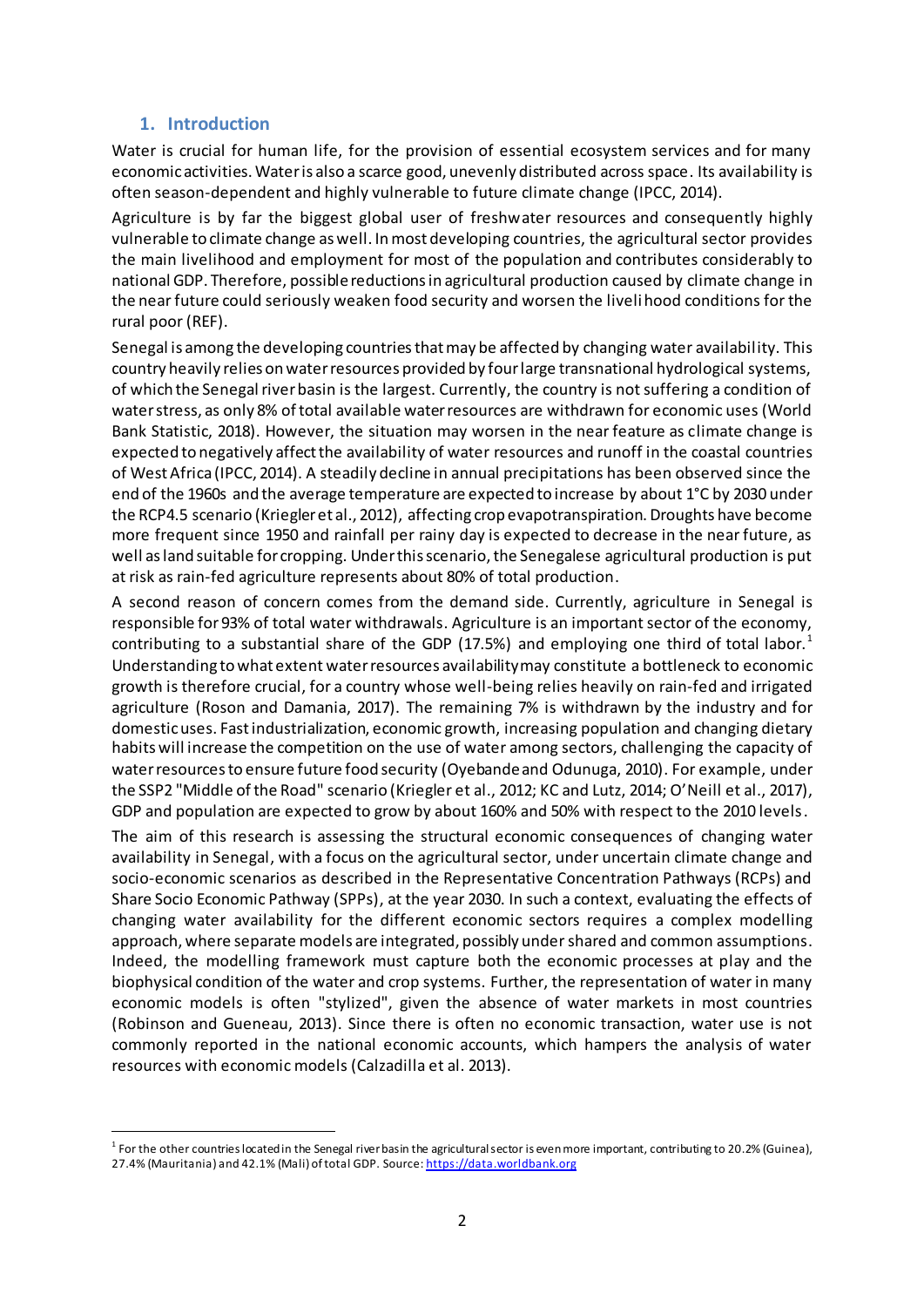In this study, we therefore followan integrated and sequential modelling approach, where models coming from different disciplines and working at different time and spatial scales are soft-integrated. A number of studies propose a similar modelling integration, but focus on other countries and river basins (Robinson and Gueneau, 2013; Kahsay et al., 2017), or take a global perspective (Liu et al., 2017). We advance on this literature by coupling a dynamic computable general equilibrium (CGE) model, tailored on the economic features of developing countries, with separate water-hydrological and crop-biophysical models, where water is modelled explicitly with its links to the water cycle and agricultural production. In such a set-up, changes in key parameters of the CGE model reflecting changing in water availability are provided by the complementary models. The CGE model is calibrated on a self-developed 2014 Social Accounting Matrix for Senegal, disaggregated into the 14 Senegalese administrative divisions.

The remainder of the paper is organized as follows. The next section explains how water has been treated in the CGE modelling and waterliterature, and presents the DEMETRA model. The modelling framework and details of the sequential modelling procedure are provided in Section 3. Section 4 describes the simulation results. A final section concludes.

## **2. Water and Computable General Equilibrium models**

Over the past decades, CGE models have been employed to investigate the interactions between economic and natural systems. This kind of models may be the ideal tool, as they allow to analyse the interlinkages between different sectors of the market economy and the competition on the use of available resources. Current approaches to account for water resources into these economic models are very useful as they provide a reference framework, yet they suffer from important deficits, which are related to the peculiar characteristic of water resources (water is a no-market good in most countries), the absence of reliable data and the weak link of CGE models with hydrological models.

Introduction of water to the CGE models dates back to Berck et al. (1991) and since then became quite popular in the CGE literature (Dudu and Chumi, 2008; Berrittella et al., 2005; Calzadilla et al., 2016). Modelling water as a factor of production or intermediate input has become the standard approach in the literature. Most of the effort spent refined this approach with better representation of the substitution possibilities of water with other factors of production by using different nesting structures (Dixon et al*.*, 2010; Calzadilla et al,. 2011, Osman et al*.*, 2016; Gómez *et al.*, 2004; Calzadilla et al., 2016) or by introducing different irrigation technologies or water types to the models (Calzadilla et al*.,* 2011; Decaluwé et al*.*, 1999; Gomez et al., 2004). A number of contributions focus on the use of CGE models to explore issues related to the availability, usage and management of water resources (Berrittella et al., 2007), as well as the links between sustainable water use, food security and energy production (Bazilian et al., 2011). On a global level, Calzadilla et al. (2013) explicitly model water supply and the environmental linkages between agriculture and water.

The advantage of CGE models in analysing the economics of water is their ability to compare costs and benefits of using water in different sectors of the economy or within agriculture for different crop production systems. CGE models are indeed well capable of analysing the competition on water use between food and energy production systems, and derive important lessons and policy suggestions to better distribute water among alternative uses.

These studies have contributed significantly to the literature on the economics of water. However, most of them rely on some key hypotheses and assumptions that limit their ability to properly account for water resources within the economic modelling framework. Treating water as a factor of production relies on the crucial assumption of the existence of a functioning market for water, which is not the case for many countriesin the developing world. In the lack of functioning water markets, it is virtually impossible to determine the real value of water, income generated by water use and distribution of this income among different economic agents. Although it is possible to deduce the information on the value added created by water by comparing the price of irrigated and rain-fed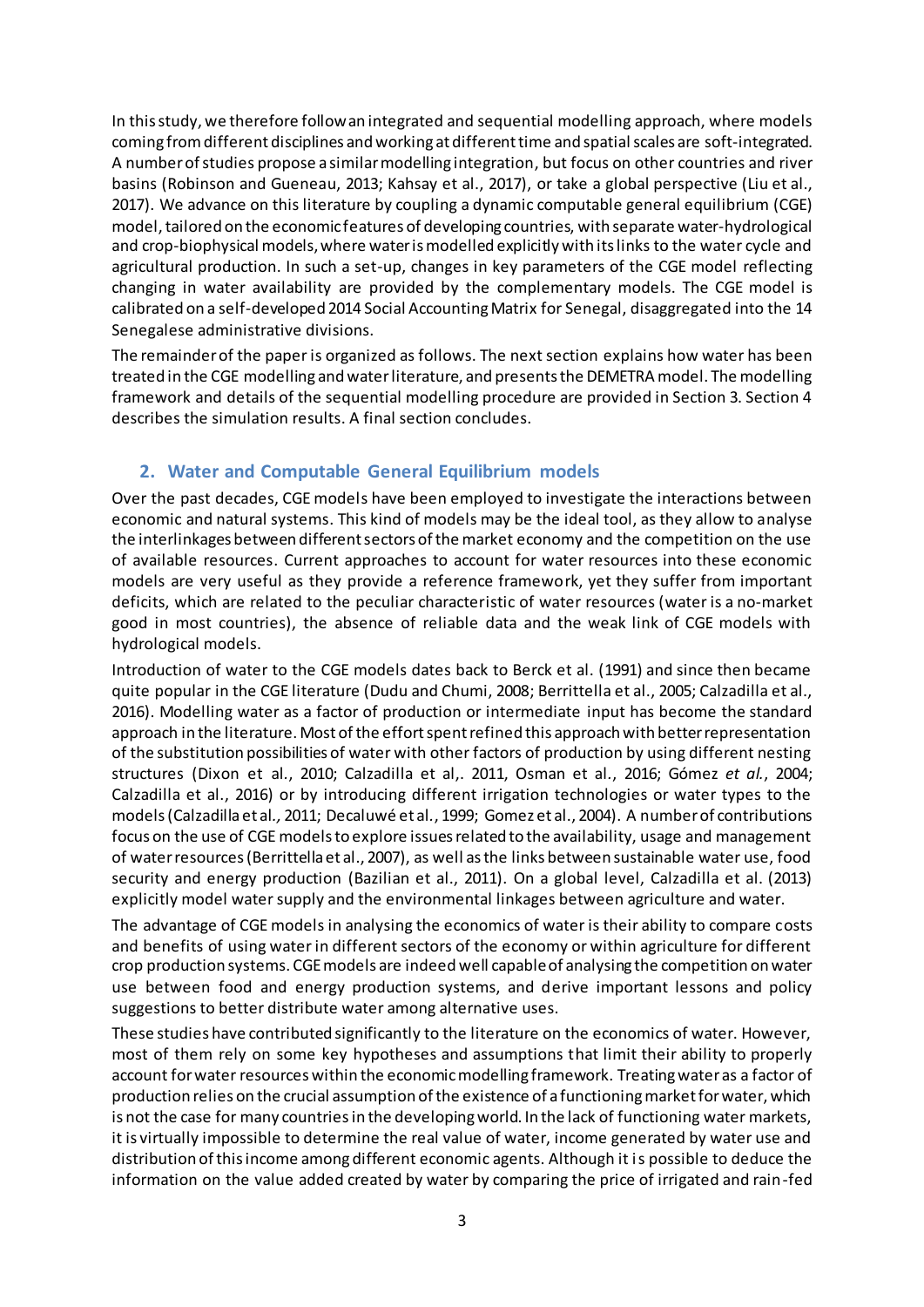land, this requires the existence of functioning land markets, which is not always the case especially in developing countries.

One major limitation regards the representation of the production function scheme. The typical way of dealing with production functions in CGE models is through the Constant Elasticity of Substitution (CES) function. In this specification, intermediate production factors (and/or intermediate inputs, like e.g. water) can be substitutes to each other (e.g., the use of less water in exchange for more land), when relative prices change, according to a given constant elasticity of substitution. The production function can also assume the form of nested CES, where different substitutability between production factors or intermediate is depicted (e.g., if the use of water is a direct substitute of land use, they will enter the same nest of the CES). The CES representation requires a careful exercise by modellers and a good knowledge of the production technologies and (in this context) crop yield response to changes in the use of different inputs, to describe the right substitution possibilities among factors. For example, is water substitutable directly with land or with land and fertilisers or with land and labour? Is it an efficient strategy to increase irrigation when fertilizers adoption is too low? However, this way of modelling production function has some immediate drawbacks. Firstly, the parametrization issue of the different CES nests is extremely complicated as should rely on robust estimation based on production survey data which are rarely available. Secondly, by definition, elasticities of substitution among factors are constant over time and cannot change endogenously as economic conditions of the productive system evolve. This limits the possibility to model rapidly developing economies or endogenous technological changes able to increase productivity of factors and reduce their use.

Additionally, modelling water in CGE, as in any economic simulation model, has drawbacks directly linked with the specificities of the water market around the world, which have not yet fully addressed. Most of these models adopt market structure which implies perfect competition, zero profit conditions while the water market is more close to what in economics can be defined as a natural monopoly. This has great implication on the price formation mechanism to be associated to this market. Moreover, all factors that enter the production function need to be evaluated in monetary terms, as the calibration of the parameters is based on market transactions data. In fact, most of the water used in agriculture comes freely to farmers from rain or groundwater reservoirs (especially in some African and Middle East countries). As a non-market public good, its cost is not entirely accounted for in the production costs. Water is also a scarce resource, and might rapidly deplete if not employed sustainably. These aspects are especially relevant when employing a CES function, because the marginal productivity of inputs/production factors never goes to zero. This implies that a "zero price" production factor (like water and other natural non-marketed resources) should be consumed in an infinite amount. All these considerations are rather complicated to be translated into the simplified representation of the reality which the models are. Lastly, the value of water is closely related to the climatic conditions and this makes the valuation issues even more complicated.

Some criticisms have already been raised in this literature. They mainly concern the valuation of water (Cakmak et al., 2008; Hassan and Thurlow, 2011); the perfect market assumption for water (Fadali et al., 2012); ignoring the role of water rights, the links to bio-physical (Dudu and Cakmak, 2017) and hydrological phenomena (Nechifor and Winning, 2017; Smajgl, 2006; 2009), as well as climate factors (Young and Ringler, 2010); the lack of direct links between investments in irrigation infrastructure and water availability (Ponce et al., 2012); and the inability to link water issues to poverty especially in the developing country context (Debela and Tamiru, 2016). Nonetheless, a consensus around an alternative approach to describe water issues in a CGE model is still lacking. In this paper, we make a tentative in this direction, following some pioneer contribution (Robinson and Gueneau, 2013; Kahsay et al., 2017; Liu et al., 2017). Clearly, the lack of an established and theoretical methodology inevitably implies the presence of some caveats and limitations, which will be discussed in the concluding section.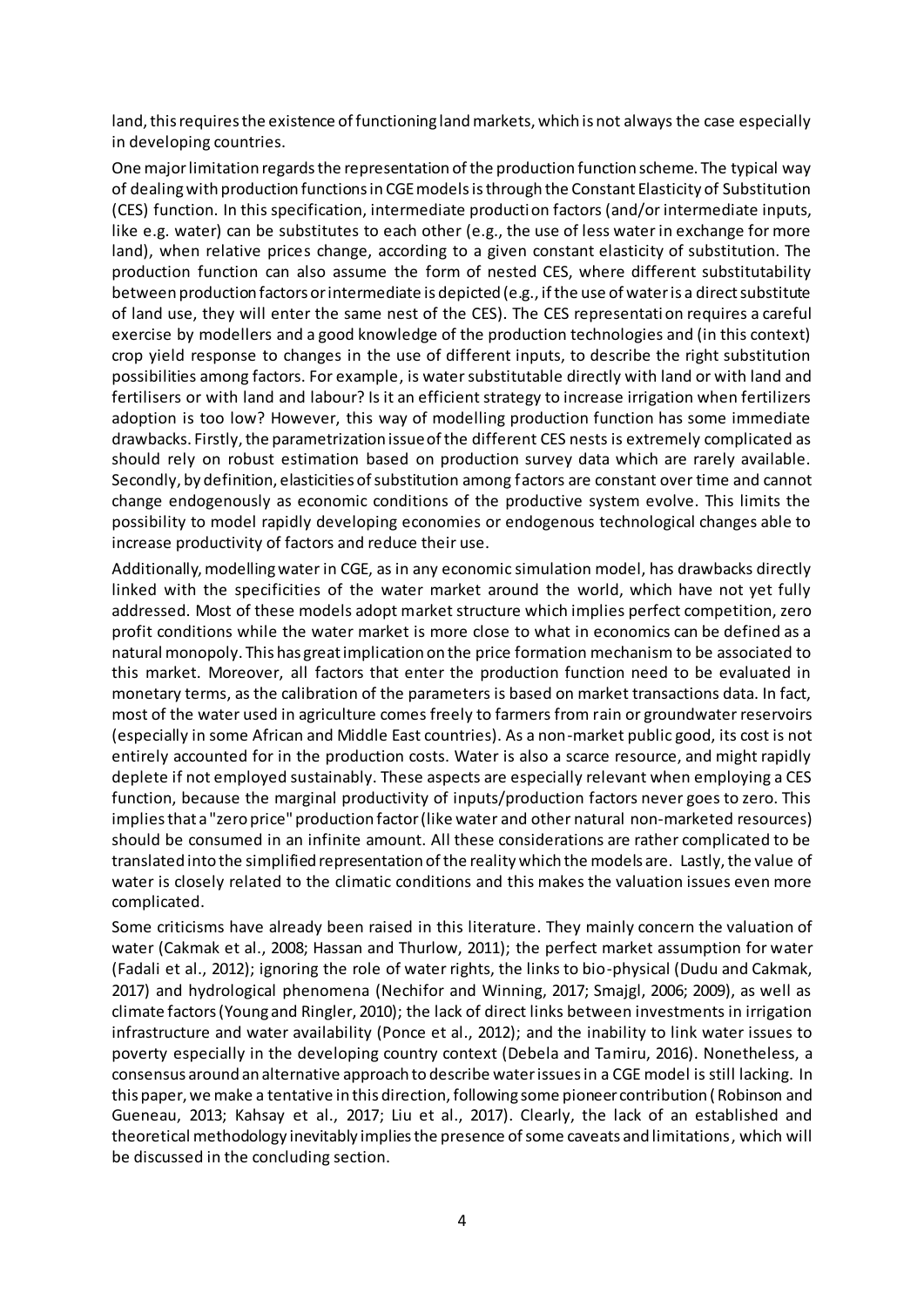## **3. Methods**

### *3.1 Modelling approach: Soft-link integration*

The above discussed limitations can be overcome by adapting the modelling framework to the information available in the data. This would require abandoning the approach to model water as a factor of production. Since neither valuation nor the level and distribution of value added created by water are available, it is more appropriate to introduce water indirectly to the production system. Some recent studies follow indeed this approach (Roson and Sartori, 2015; Kahsay et al *.*, 2017; Sartori et al., 2017), where water is not explicitly modelled, but is assumed to be an implicit or hidden factor of production.

One appealing option to this purpose is to link the CGE model to bio-physical models, where water resources are modelled explicitly with its links to the agricultural production. In such a set-up, key parameters for the CGE model, such as the change in crop yields as water availability changes, can be provided by the biophysical models. The latter do account for the water cycle and thus produces the needed information on the availability of water and its impacts on the technical conditions of agricultural production. The CGE model can then operate without the need to explicitly introduce the "water resources factor of production" into the model, and any value added created by water will be attributed to the irrigated land, which in general does not have any valuation or distribution problem. Robinson and Gueneau (2013) propose an integrated modelling framework to analyse water-economy links, and a dynamic CGE model is coupled with a regional water basin management model, to investigate the economy-wide impacts of changes in water resources in the Indus river basin. A multi-scale hydro-economic modelling framework is proposed by Liu et al. (2017). They use a global partial equilibrium grid-resolving model, SIMPLE-G, coupled with the global Water Balance Model, to simulate the consequence of reducing unsustainable irrigation for food security, land use change and terrestrial carbon. In all these examples, water is modelled as an indirect f actor of production in the economic model. In Sartori et al. (2017) the GTAP CGE model is soft-linked with a climate change damage model and the LUISA land-use change model.

In this sequential modelling methodology (Figure1), future water availability (i.e., water supply) is first estimated by the hydrological model, under different RCPs and SSPs scenarios (Kriegler et al., 2012; KC and Lutz, 2014; O'Neill et al., 2017).<sup>2</sup> Crops response to changes in water supply is then estimated by the crop model and incorporated into the CGE model as agricultural productivity shocks. Counterfactual simulations are run on a baseline scenario consistent with the SSPs projections of GDP and population growth.Water demand by industry is then estimated, using data on agricultural, industrial and municipal water withdrawals provided by Aquastat and Mekonnen and Hoekstra (2011). Among the water uses, water needsfor the ecosystemsservices are also accounted for. The ultimate aim is computing a water stress indicator (WSI) for Senegal, to investigate the relationship between water availability, total use and the ecosystems needs.

 $\overline{a}$ 2 SSPs include a storyline or *narrative*, which describes plausible alternative changes in aspects of society such as demographic, economic, technological, social, governance and environmental factors. RCPs are … In this preliminary version of the paper water availability is estimated under the combined RCP4.5 and SSP3 only. This choice is due to the current availability of estimates by the hydrological model used in this study. We are planning to extend the analysis to all SSPs socio-economic scenario as soon as estimates are available.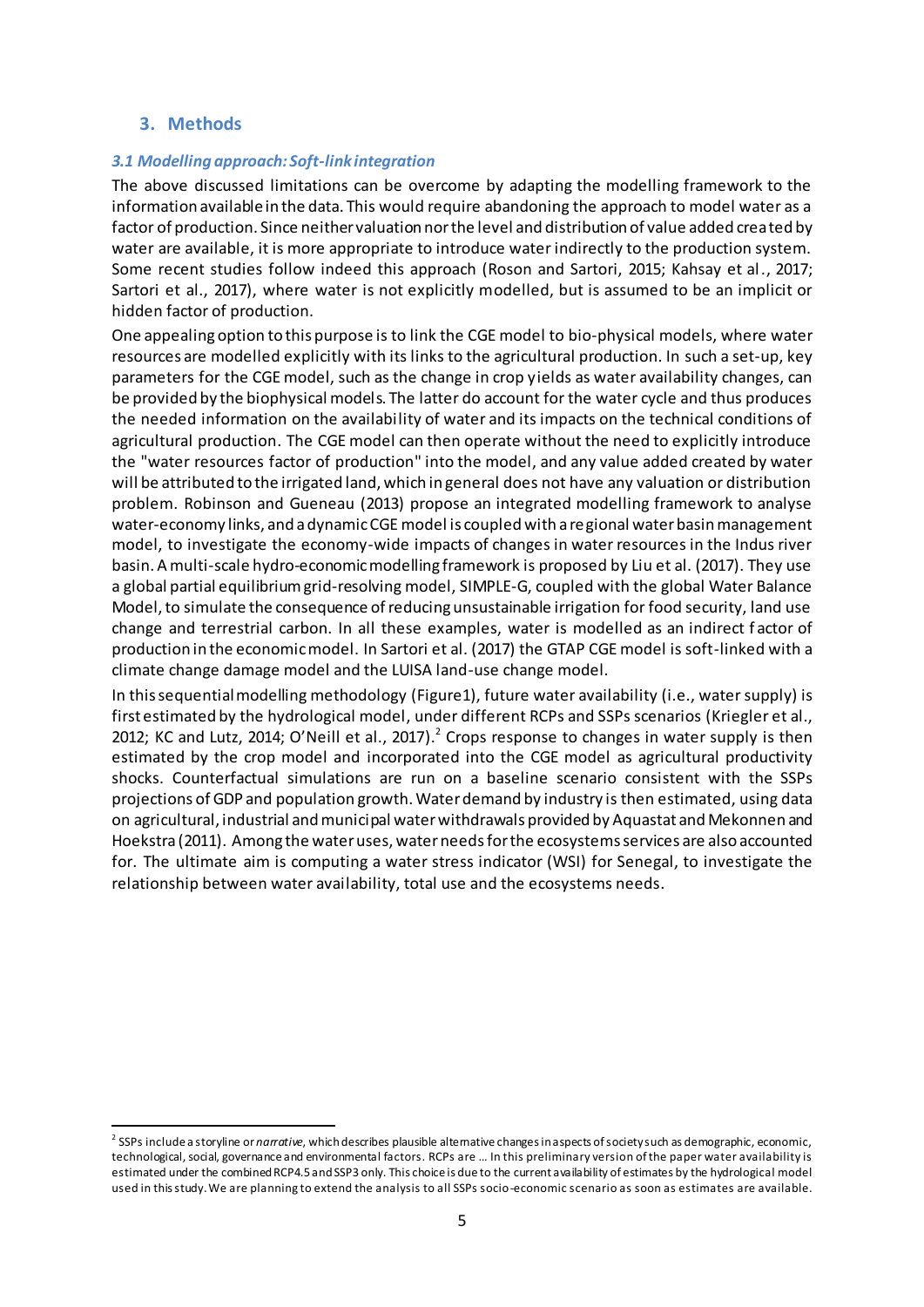

**Figure 1**. Sequential integrated modelling methodology.

#### *3.2 The JRC.DEMETRA CGE model, the LISFLOOD hydrological model and the EPIC crop model*

In study the soft-modelling integration combines three models. The economic model is DEMETRA, developed by the Joint Research Centre of the European Commission and derived from the STAGE\_DEV model (Aragie et al., 2017). DEMETRA is a single-country, recursive dynamic CGE model used to analyse policy scenarios on agricultural economics, food security, fiscal policy and water nexus issues in developing countries. The model has been recently employed to simulate an expansion of small scale irrigation schemes through an increase in the supply of irrigated land and water in the agricultural activities in Kenya (REF JRC Reports on Kenya). The model is designed for calibration using a reduced form of a Social Accounting Matrix (SAM) that broadly conforms to the UN System of National Accounts (SNA).

DEMETRA incorporates additional behavioural relationships that better account for economic relationships in developing countries. In particular, it improves the representation of the dual roles of semi-subsistent (agricultural) households as non-separable producers and consumers. In a developing country context with a dominating agricultural sector and subsistence production, a focus on and thus detailed disaggregation of the rural economy in terms of agricultural activities and rural households is essential. Water is among the possible commodities that households either ownproduce from their own consumption employing internal labour sources or consume from the market. Additionally, DEMETRA improves the representation of structural rigidities in developing economies, including un/underemployment, the use of time for activities outside the "production boundary", e.g., fetching water, introduces a detailed modelling of labour markets and migration, and distinguishes between irrigated and rain-fed agriculture.

LISFLOOD is a GIS-based hydrological rainfall-runoff model that can simulate the hydrological processes that occur in a catchment, primarily large river basins (van der Knijff et al., 2010; Burek et al., 2013). The model is designed to be applied across a wide range of spatial and temporal scales, for long-term water balance simulations (using a daily time step), individual flood events (using hourly time intervals, or even smaller) as well as the assessment of the effects of river regulation measures, land-use change and climate change. The model is driven by meteorological variables, which are precipitation intensity, potential (reference) evapotranspiration rate of a closed canopy, potential (reference) evaporation rate from a bare soil surface, potential evaporation rate from an open water surface, and average 24-hour temperature.

The Environmental Policy Integrated Climate (EPIC) model simulates crop production under different farming practices and operations, including fertilization and irrigation application rates and timing, and it considers nutrient losses to the environment. It has been thoroughly evaluated and applied from local to continental scale (Gassman et al., 2005) and used in global assessments (Liu et al.,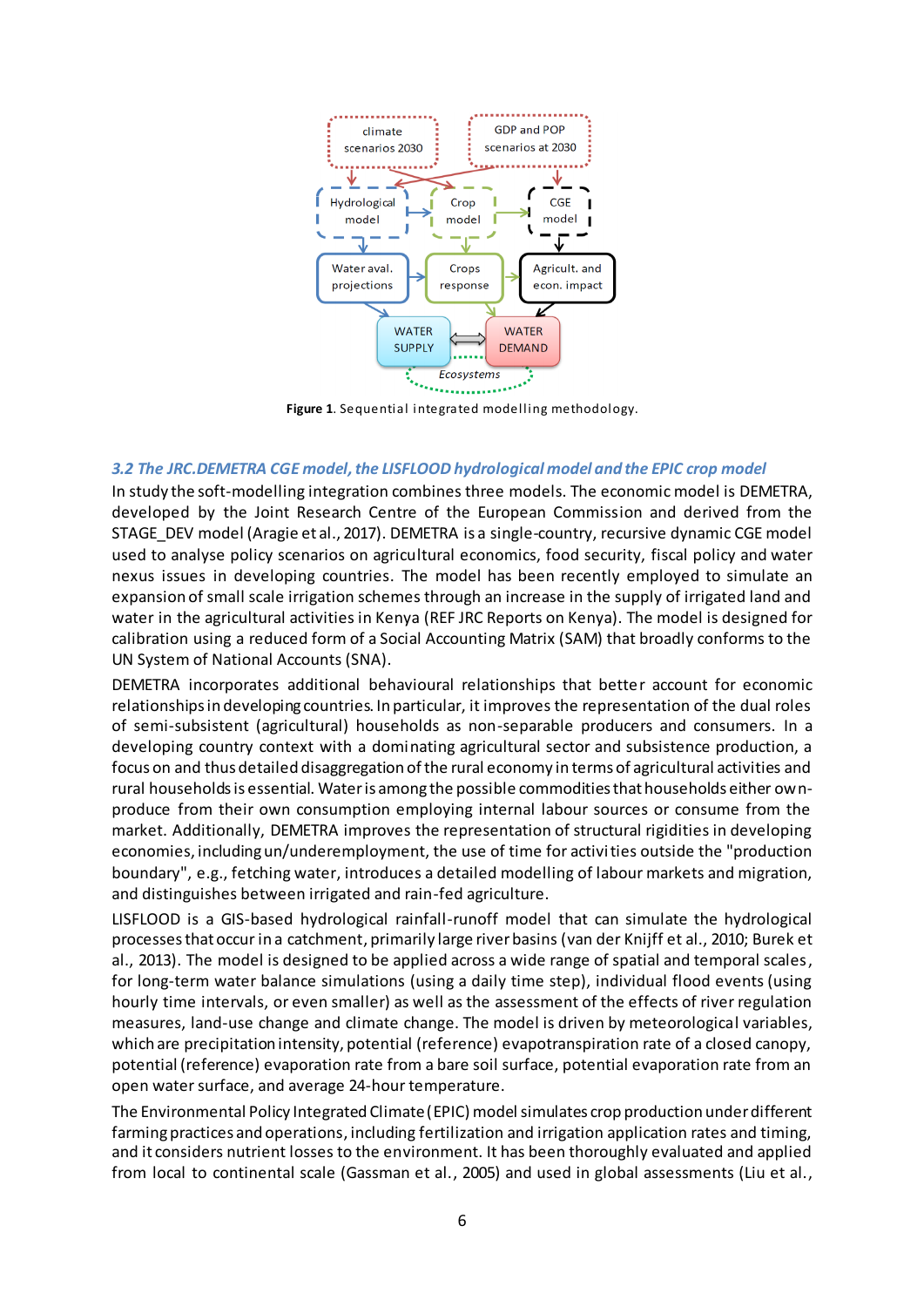2008; Liu, 2009). The model has been applied for irrigation scheduling assessment (De Roo et al., 2012; Wriedt et al., 2009), climate changes studies (Mearns et al., 1999), biofuels production (Velde et al., 2009), crop management optimization (Pastori et al., 2011; Pastori et al., 2013) and yield prediction (Balkovič et al., 2013).

#### *3.3 Computing water supply and water demand at the year 2030*

The actual water consumption is represented by the sum of water withdrawals for different sectors of economy, including municipal uses. Data on current water withdrawals in Senegal are provided by the AQUASTAT database. Agriculture is responsible for 93% of total water withdrawals. The remaining is split between industrial (2.6%) and municipal (4.4%).

Water availability projections (Table 1) are generated by the LISFLOOD hydrological model, under the RCP4.5 scenario for greenhouse gas concentrations and radiative forcing and the SSP3 socioeconomic scenario (O'Neill et al., 2014), by the Senegalese administrative divisions. Under the SSP3 it is assumed a slow economic growth, as a combination of multiple causes: lack of international cooperation, slow technological progress, low education levels and high population growth. A lack of development of clean technologies implies high global emission levels and thus severe mitigation challenges. The low income levels in developing countries, in turn, imply severe challenges to adaptation.

|      | Saint-Louis | Louga    | <b>Thies</b> | <b>Matam</b> | <b>Dakar</b> | <b>Diourbel</b> | <b>Tambacounda</b> |
|------|-------------|----------|--------------|--------------|--------------|-----------------|--------------------|
| 2014 | 48,816.48   | 1,687.06 | 437.86       | 943.17       | 196.89       | 328.61          | 50,614.41          |
| 2015 | 29,679.35   | 813.59   | 175.74       | 384.12       | 54.71        | 195.60          | 33,828.90          |
| 2016 | 26,990.15   | 937.10   | 104.74       | 516.51       | 48.00        | 166.78          | 30,128.14          |
| 2017 | 47,576.10   | 2,006.74 | 509.75       | 948.88       | 260.88       | 380.59          | 48,412.58          |
| 2018 | 60,009.65   | 3,108.55 | 1,091.20     | 1,352.46     | 632.95       | 465.73          | 56,691.79          |
| 2019 | 34,202.09   | 1,176.76 | 167.40       | 533.74       | 137.11       | 284.07          | 36,700.77          |
| 2020 | 37,225.06   | 1,026.73 | 579.54       | 543.80       | 347.06       | 245.01          | 39,864.47          |
| 2021 | 52,638.27   | 2,633.22 | 1,108.89     | 1,323.14     | 676.70       | 494.69          | 51,247.71          |
| 2022 | 44,334.51   | 3,183.03 | 1,278.02     | 1,194.90     | 702.88       | 591.29          | 42,396.89          |
| 2023 | 55,781.71   | 3,148.84 | 1,075.94     | 1,404.78     | 593.15       | 667.50          | 52,507.37          |
| 2024 | 43,737.42   | 1,671.02 | 399.54       | 757.82       | 168.12       | 340.13          | 45,887.63          |
| 2025 | 33,816.44   | 1,049.61 | 318.33       | 507.72       | 223.64       | 241.93          | 37,535.66          |
| 2026 | 41,001.71   | 1,810.10 | 821.13       | 988.49       | 562.01       | 429.94          | 41,941.36          |
| 2027 | 37,509.70   | 1,490.11 | 369.94       | 689.11       | 229.61       | 318.45          | 40,200.71          |
| 2028 | 32,616.87   | 1,837.79 | 694.78       | 887.23       | 359.27       | 338.75          | 33,489.76          |
| 2029 | 43,818.17   | 2,038.16 | 995.94       | 897.64       | 508.69       | 369.69          | 42,715.39          |
| 2030 | 54,727.31   | 2,026.19 | 1,366.71     | 965.59       | 631.12       | 539.04          | 53,951.91          |

|      | Kaolack  | <b>Kaffrine</b> | <b>Fatick</b> | Ziguinchor | <b>Sedhiou</b> | Kolda    | Kedougou | <b>SENEGAL</b> |
|------|----------|-----------------|---------------|------------|----------------|----------|----------|----------------|
| 2014 | 1,071.64 | 652.70          | 1,336.04      | 4,194.84   | 2,589.37       | 1,432.92 | 3,666.05 | 117,968.05     |
| 2015 | 327.56   | 197.54          | 335.36        | 2,488.33   | 1,460.59       | 889.89   | 2,561.92 | 73,393.20      |
| 2016 | 280.12   | 166.66          | 323.10        | 1.664.00   | 953.31         | 564.86   | 2,516.13 | 65,359.59      |
| 2017 | 1,526.27 | 962.21          | 1,953.40      | 4.339.76   | 2,660.95       | 1.462.74 | 3,552.44 | 116,553.28     |
| 2018 | 1,806.13 | 1.083.92        | 2.767.10      | 4.759.80   | 2,503.20       | 1.364.27 | 3.987.98 | 141,624.72     |
| 2019 | 818.61   | 535.40          | 860.54        | 2,568.77   | 1,604.27       | 892.64   | 2,980.39 | 83,462.54      |
| 2020 | 708.17   | 344.88          | 1,323.49      | 3,500.13   | 1,934.75       | 1,084.44 | 3,551.85 | 92,279.38      |
| 2021 | 1,727.82 | 920.89          | 2,522.75      | 4,449.00   | 2,637.83       | 1,420.29 | 3,689.19 | 127,490.39     |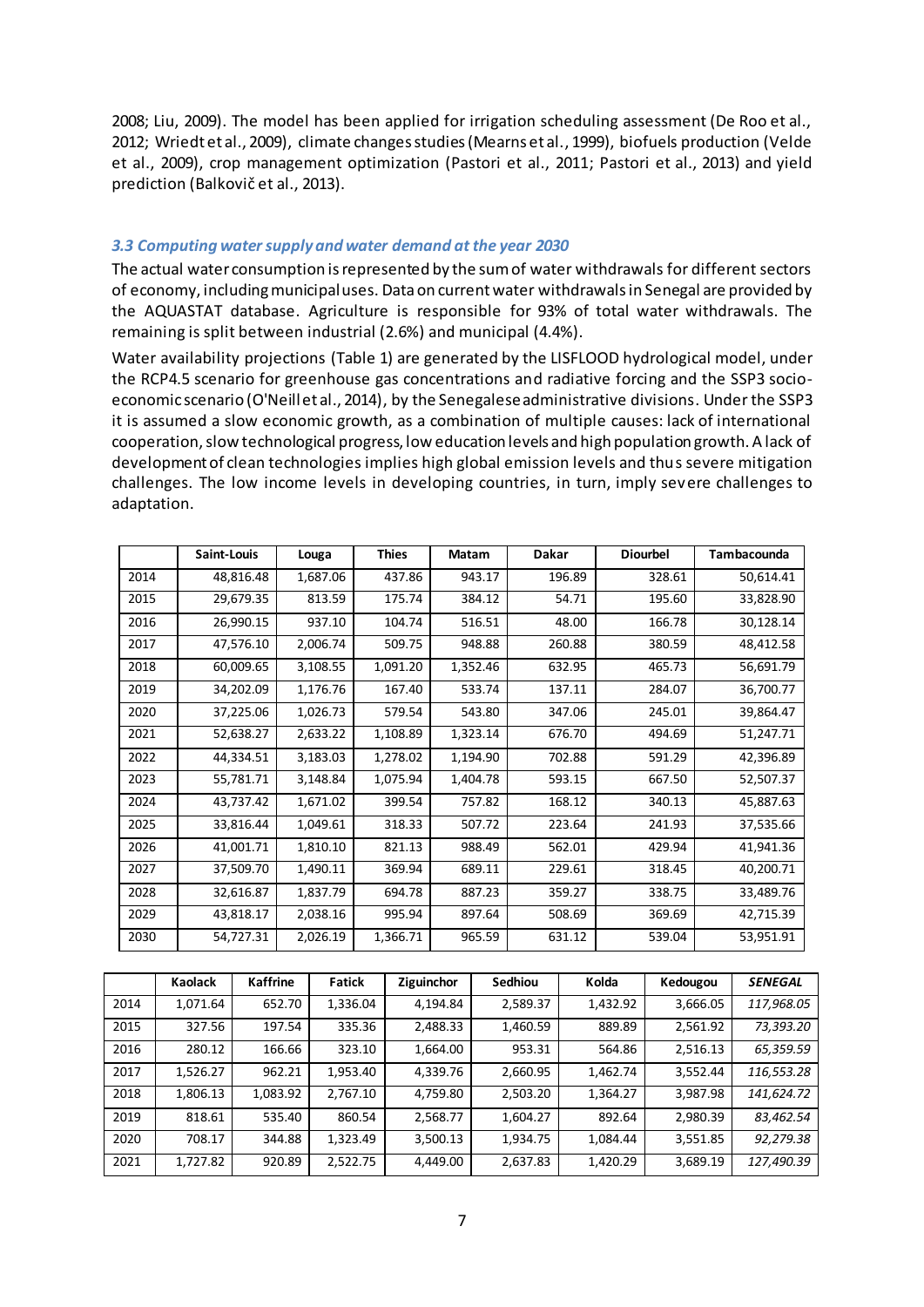| 2022 | 2,009.46 | 1,058.66 | 2,737.20 | 3,426.04 | 1,933.42 | 1,088.91 | 2,901.81 | 108,837.00 |
|------|----------|----------|----------|----------|----------|----------|----------|------------|
| 2023 | 2,166.54 | 1,115.25 | 2,943.10 | 4,313.63 | 2,519.64 | 1,419.88 | 3,276.00 | 132,933.33 |
| 2024 | 912.14   | 531.02   | 1,023.24 | 3,162.05 | 2,173.45 | 1,281.14 | 3,386.05 | 105,430.77 |
| 2025 | 790.35   | 498.06   | 1,116.04 | 3,289.84 | 1,953.27 | 1,148.10 | 3,785.68 | 86,274.68  |
| 2026 | 1,541.86 | 850.99   | 2,334.28 | 3,529.82 | 1,891.82 | 1,049.54 | 2,975.12 | 101,728.16 |
| 2027 | 1,275.15 | 853.52   | 1,587.57 | 3,760.66 | 2,381.36 | 1,300.30 | 3,263.49 | 95,229.68  |
| 2028 | 989.29   | 576.51   | 1,398.65 | 2,944.68 | 1,630.70 | 892.47   | 2,734.10 | 81,390.86  |
| 2029 | 1,216.09 | 689.31   | 1,834.36 | 2,692.79 | 1,504.05 | 844.86   | 3,014.91 | 103,140.01 |
| 2030 | 1,897.60 | 965.54   | 2,928.15 | 4,956.52 | 2,832.67 | 1,542.15 | 3,776.66 | 133,107.19 |

Table 1. Projections on water availability by administrative divisions (in millions of m<sup>3</sup>). SSP3 and RCP4.5 scenarios.

The variation in water demand by the agricultural sector can only be assessed with a crop model that captures the impact of climate on evapotranspiration. Evapotranspiration of both rain-fed and irrigated crops is indeed dependent on several climatological factors including sunshine, temperature, wind speed and humidity as well as crop specific physical and physiological features (Allen et al., 1998). *[analysis with EPIC and DEMETRA to be done]*

|      | % var. in water     | % var. in          | % change in      | % change in         |  |
|------|---------------------|--------------------|------------------|---------------------|--|
|      | availability (year- | water availability | Agric. Wat. Dem. | Agric. Productivity |  |
|      | by-year)            | (wtr 2014)         | (tbd)            | (tbd)               |  |
| 2014 | $-38%$              | $-38%$             |                  |                     |  |
| 2015 | $-11%$              | $-45%$             |                  |                     |  |
| 2016 | 78%                 | $-1%$              |                  |                     |  |
| 2017 | 22%                 | 20%                |                  |                     |  |
| 2018 | $-41%$              | $-29%$             |                  |                     |  |
| 2019 | 11%                 | $-22%$             |                  |                     |  |
| 2020 | 38%                 | 8%                 |                  |                     |  |
| 2021 | $-15%$              | -8%                |                  |                     |  |
| 2022 | 22%                 | 13%                |                  |                     |  |
| 2023 | $-21%$              | $-11%$             |                  |                     |  |
| 2024 | $-18%$              | $-27%$             |                  |                     |  |
| 2025 | 18%                 | $-14%$             |                  |                     |  |
| 2026 | -6%                 | $-19%$             |                  |                     |  |
| 2027 | $-15%$              | $-31%$             |                  |                     |  |
| 2028 | 27%                 | $-13%$             |                  |                     |  |
| 2029 | 29%                 | 13%                |                  |                     |  |
| 2030 | $-38%$              | $-38%$             |                  |                     |  |

**Table 2**. % changes in water availability, agricultural water demand and productivity. SSP3 and RCP4.5 scenarios.

Among non-agricultural water demand, we distinguish industrial and municipal consumptions, as well as ecosystems consumption.

Industrial and municipal water demand are estimated by following the procedure proposed by Roson and Sartori (2015). For industrial water demand, they relate water demand to the industrial output, which in turn is linked to changes in national income and in the share of manufacturing in total value added:

$$
i = 0.46 \left( 1 + \frac{s}{g} \right) g - 1
$$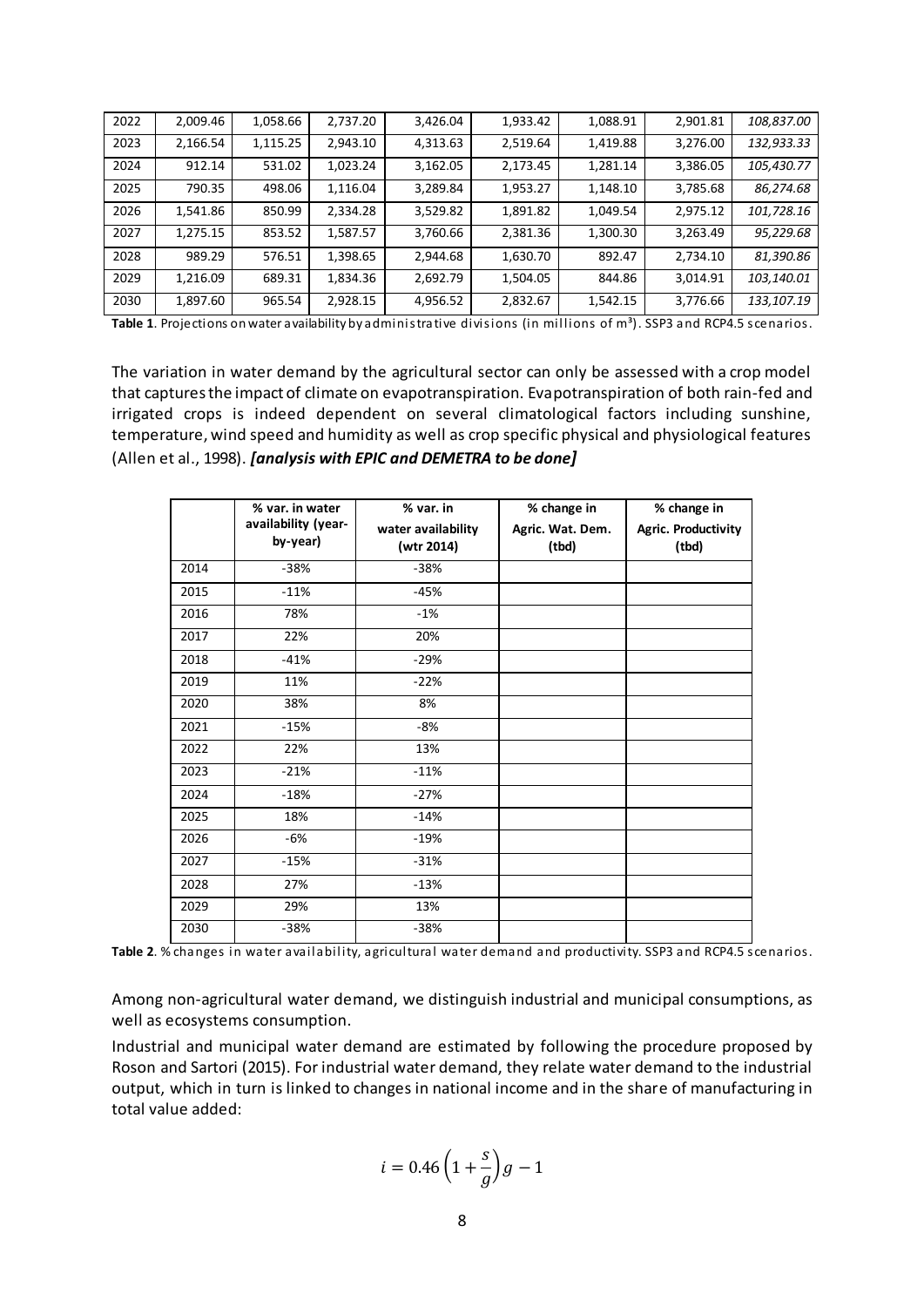where g is the yearly percentage growth rate in national GDP coming from the SSPs scenarios; s is the (percentage change in the share of the manufacturing sector in total national value added estimated by the DEMETRA model; and 0.46 is the elasticity of water demand with respect to the industrial output volume estimated by Reynaud (2006). An improvement in water use efficiency by 1% per annum is also assumed Alcamo et al. (2003).

The annual growth rate of municipal water demand (m) isinstead linked to variations in population (p) and income (g) and computed as follows:

$$
m = p + 0.35g - 1
$$

In addition to industrial and municipal water consumption, water resources are necessary to preserve a number of natural environments. Indeed, any integrated water resources management to support sustainable development cannot disregard environmental water allocation. According to Hirji and Davis (2009), Environmental Flow Requirements (EFRs) refer to the quality, quantity, and timing of water flows required to maintain the components, functions, processes, and resilience of aquatic ecosystems that provide goods and services to people. For the Senegal river basin, a reasonable share of water resources seems to be 23% of total water stock (Smakhtin et al. 2004). Results are shown in Table 3.

|      | % change in          | % change in      | % of water for |
|------|----------------------|------------------|----------------|
|      | Ind. Wat. Dem. (tbd) | Munic. Wat. Dem. | <b>EFR</b>     |
| 2015 |                      | 4.38%            | 23%            |
| 2016 |                      | 4.38%            | 23%            |
| 2017 |                      | 4.38%            | 23%            |
| 2018 |                      | 4.38%            | 23%            |
| 2019 |                      | 4.38%            | 23%            |
| 2020 |                      | 4.38%            | 23%            |
| 2021 |                      | 4.06%            | 23%            |
| 2022 |                      | 4.06%            | 23%            |
| 2023 |                      | 4.06%            | 23%            |
| 2024 |                      | 4.06%            | 23%            |
| 2025 |                      | 4.06%            | 23%            |
| 2026 |                      | 4.06%            | 23%            |
| 2027 |                      | 4.06%            | 23%            |
| 2028 |                      | 4.06%            | 23%            |
| 2029 |                      | 4.06%            | 23%            |
| 2030 |                      | 4.06%            | 23%            |

**Table 3**. % changes in non-agricultural water demand.

#### **4. Results**

*tbd*

#### **5. Conclusions**

*tbd*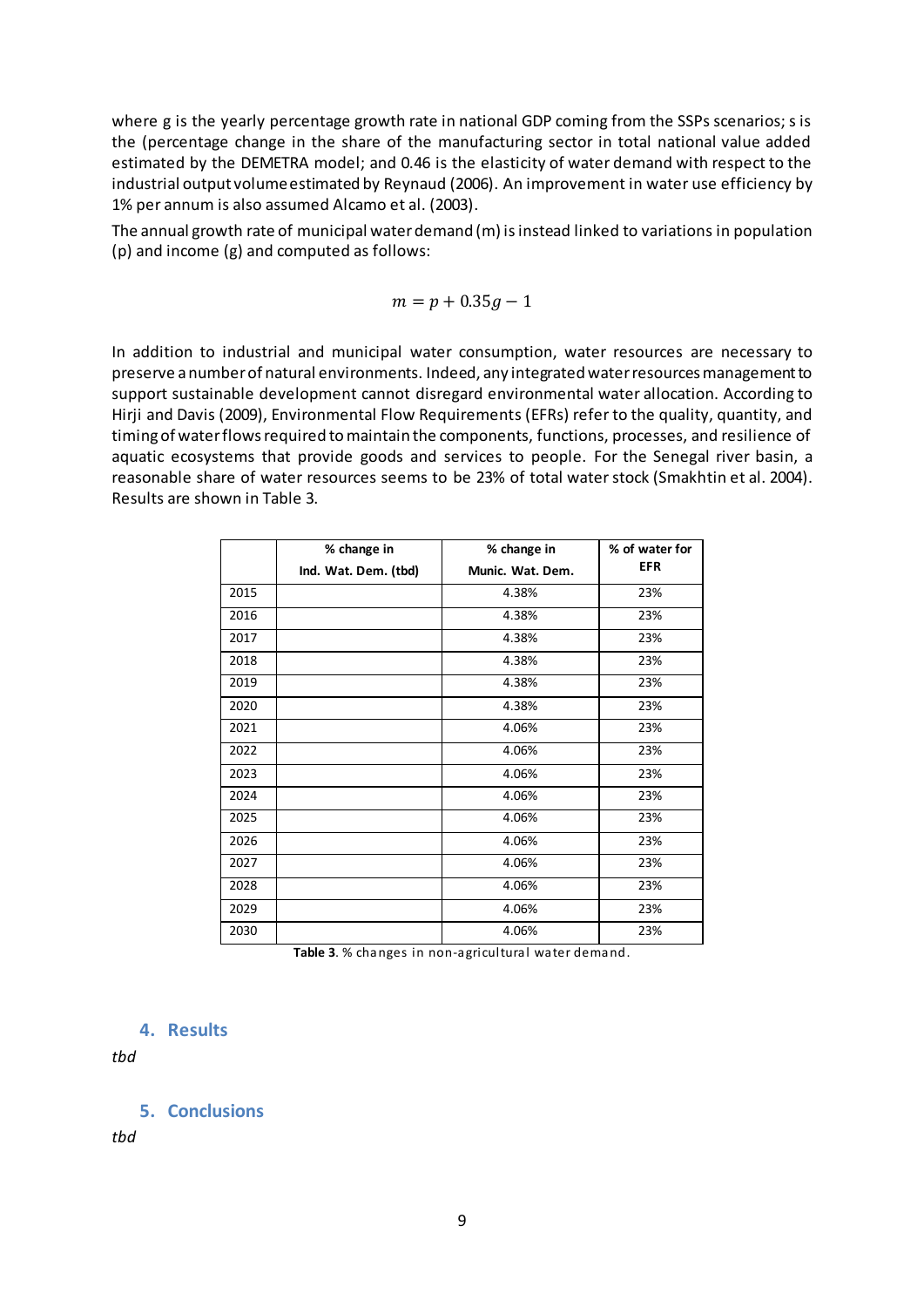#### *References*

[to be updated]

Aragie, E., Dudu, H., Ferrari, E., Mainar Causapé, A., McDonald, S., Thierfielder, K. (2017). STAGE\_DEV - A variant of the STAGE model for developing countries, EUR 28627 EN, Publications Office of the European Union, Luxembourg . doi:10.2760/90737

Bazilian, M., Rogner, H. Howells, M., Hermann, S., Arent, D., Gielen, D., Steduto, P., Müller A., Komor, P., Tol, R.S.J., and Yumkella, K.K. (2011). "Considering the energy, water and food neus: Towards an integrated modelling approach" , *Energy Policy*, 39(12): 7896-7906.

Berck, P., Robinson, S., & Goldman, G. (1991). The use of computable general equilibrium models to assess water policies. In The economics and management of water and drainage in agriculture (pp. 489-509). Springer US.

Berrittella, M., Rehdanz, K., Roson, R., Tol, R.S.J. (2005). The Economic Impact of Water Pricing: A Computable General Equilibrium Analysis, Working Paper FNU-96, Research Unit Sustainability and Global Change Hamburg University and Centre for Marine and Atmospheric Science.

Berrittella, M., Hoekstra A.Y., Rehdanz, K., Roson, R., Tol, R.S.J., (2007). "The Economic Impact of restricted water supply: A Computable General Equilibrium Analysis", *Water Research*, 41(8): 1799-1813.

Burek, P, van der Kniff, J., and de Roo, A. (2013). LISFLOOD – Distributed Water Balance and Flood Simulation Model. JRC Report EUR 26162.

Calzadilla, A., Rehdanz, K., and Tol, R. S. (2011*). The GTAP-W model: Accounting for water use in agriculture*. Kiel Working Paper No. 1745.

Calzadilla, A., Rehdanz, K., Betts, R., Falloon, P., Wiltshire, A., and Tol, R. S. (2013). "Climate change impacts on global agriculture", *Climatic Change*, 120: 357-374.

Calzadilla A., Rehdanz, K., Roson, R., Sartori, M., Tol, R.S.J. (2016). "Review of CGE Models of Water Issues", book chapater in *The WSPC Reference on Natural Resources and Environmental Policy in the Era of Global Change*, vol. 3: 101-123.

Debela G.M., and Tamiru, S. (2016). "Biofuels, Poverty, Food Security and Growth in Ethiopia: A Computable Gene ral Equilibrium Microsimulation Analysis", in: Heshmati A. (eds) Poverty and Well-Being in East Africa. Economic Studies in Inequality, Social Exclusion and Well -Being. Springer, Cham.

Deyá Tortella, B. and Tirado, D. (2011). "Hotel water consumption at a seasonal mass torustis destination. The case of the island of Mallorca", Journal of Environmental Management, 92(10): 2568-2579.

Dixon, P.B., M.T. Rimmer and G. Wittwer. (2010). "Modelling the Australian government's buyback scheme with a dynamic multi-regional CGE model." Centre of Policy Studies and the Impact Project, General Paper No. G -186.

Dudu, H., and Chumi, S. (2008). Economics of Irrigation Water Management: A Literature Survey with Focus on Partial and General Equilibrium Models. World Bank Policy Research Working Paper Series, 2008, Number 4556. The World Bank. Development Research Group, Sustainable Rural and Urban Development Team.

Fadali, E., Rollins, K., and Stoddard, S. (2012). Determining water values with computable general equilibrium mo dels. Washington, DC: National Academy of Public Administration.

FAO, (2012). Coping with water scarcity. An action framework for agriculture and food security. FAO Water Reports 38. Food and Agriculture Organization of the United Nations, Rome.

FAO (2014). FAO Statistical Yearbook. Rome

Gomez, C., Tirado, D., and Rey-Maquiera, J., (2004). Water Exchanges versus water works: Insights from a computable general equilibrium model for Balaearic Islands, Water Resources Research, 40(10): doi: 10.1029/2004WR003235 Haqiqi, I, Taheripour, F., Liu, J. and van der Mensbrugghe, D. (2016). "Introducing Irrigation Water into GTAP Data Base

Version 9", *Journal of Global Economic Analysis*, 1(2): 116-155.

Hirji, R and R Davis (2009). Environmental flows in water resources policies, plans, and projects: Case studies, The World Bank Environment Department, Washington.

Inter-governmental Panel on Climate Change (IPCC). 2014. Climate Change 2014: Impacts, Adaptation, and Vulnerability. Part A: Global and Sectoral Aspects. Contribution of Working Group II to the Fifth Assessment Report of the Intergovernmental Panel on Climate Change. Cambridge University Press. http://www.ipcc.ch/report/ar5/wg2/.

Kahsay, T.N., Kuik, O., Brouwer, R., and van der Zaag, P. (2017), "The Economy-wide Impacts of Climate Change and Irrigation Development in the Nile Basin: A Computable General Equilibrium Approach ", *Climate Change Economics*, 08, 1750004

Liu, J., Hertel, T, Lammers, R.B., Prusevich, A., Baldos, U.L.C., Grogan, D.S., and Frolking, S. (2017). "Achieving sustainable irrigation water withdrawals: global impacts on food security and land use", *Environmental Research Letters*, 12, 104009.

Nechifor, N., and Winning, M. (2017). "Projecting irrigation water requirements across multiple socio -economic development futures – A global CGE assessment", Water Resources and Economics, https://doi.org/10.1016/j.wre.2017.09.003.